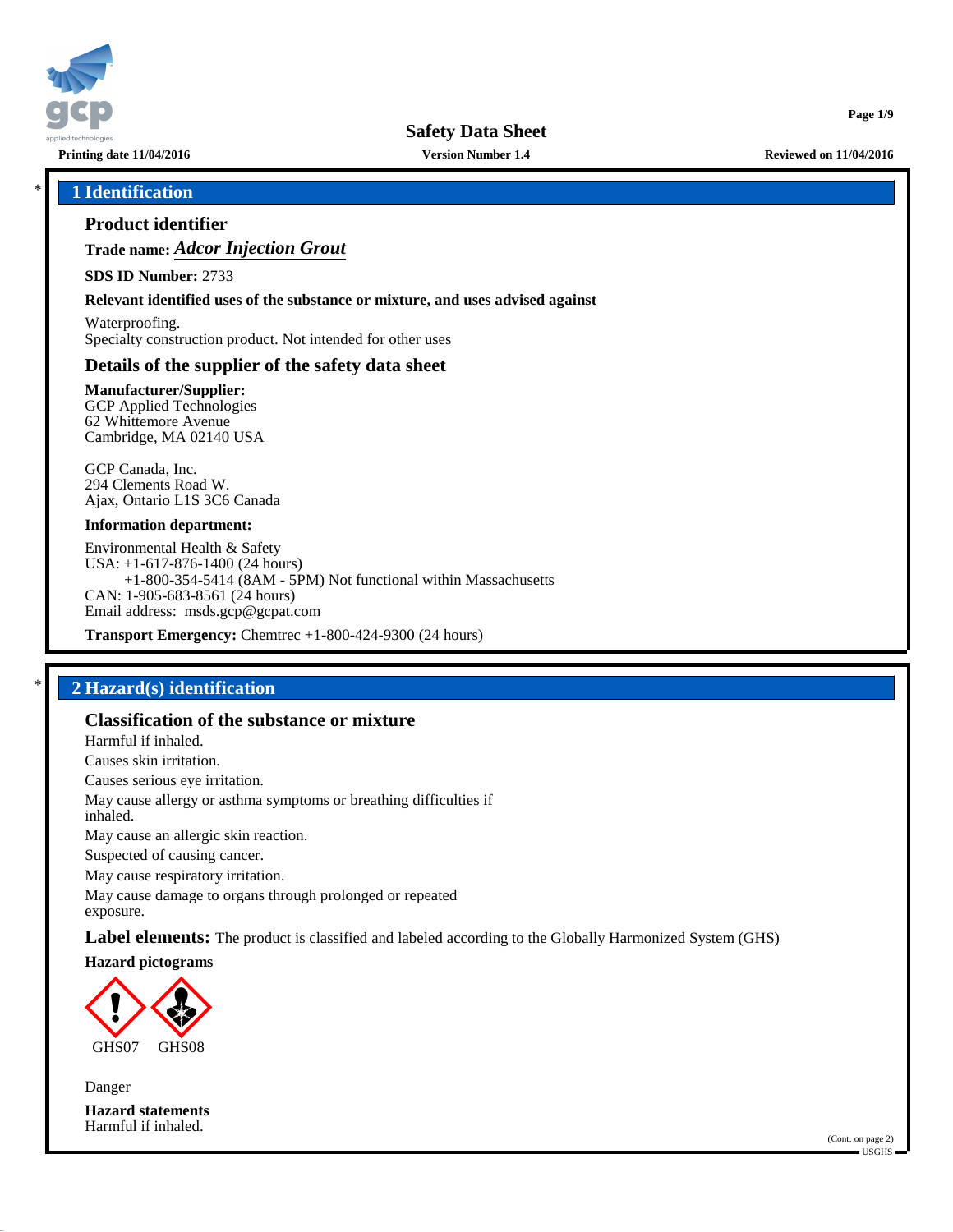# **Trade name:** *Adcor Injection Grout*

**Printing date 11/04/2016 Version Number 1.4 Reviewed on 11/04/2016**

(Cont. from page 1)

Causes skin irritation. Causes serious eye irritation. May cause allergy or asthma symptoms or breathing difficulties if inhaled. May cause an allergic skin reaction. Suspected of causing cancer. May cause respiratory irritation. May cause damage to organs through prolonged or repeated exposure. **Precautionary statements** Avoid breathing dust/fume/gas/mist/vapors/spray [In case of inadequate ventilation] wear respiratory protection. Wear eye protection / face protection. If in eyes: Rinse cautiously with water for several minutes. Remove contact lenses, if present and easy to do. Continue rinsing. IF ON SKIN: Wash with plenty of water. If skin irritation or rash occurs: Get medical advice/attention. If eye irritation persists: Get medical advice/attention. IF INHALED: Remove person to fresh air and keep comfortable for breathing. IF exposed or concerned: Get medical advice/attention. **NFPA ratings (scale 0 - 4)** 1 1  $\overline{\mathbf{0}}$  $Health = 1$  $Fire = 1$ Reactivity  $= 0$ **HMIS-ratings (scale 0 - 4)** HEALTH FIRE **REACTIVITY** 0 \*2  $\boxed{1}$ Health  $=$  \*2  $Flammability = 1$ Reactivity  $= 0$ **Other hazards Results of PBT and vPvB assessment PBT:** Not applicable. **vPvB:** Not applicable.

# \* **3 Composition/information on ingredients**

# **Chemical characterization: Mixture**

**Description:** Mixture of the hazardous substance(s) listed below with additional nonhazardous ingredients.

**Hazardous components:**

| 26447<br>$(1 - 40 - 5)$ | <br>mixture of isomers<br>ا بـ اMethylenedipheny ا ر<br>dusocyanate, | nΩ<br>$-25%$<br>∠U- 1 |
|-------------------------|----------------------------------------------------------------------|-----------------------|
| `1-68-8   L             | Diphenvlmethane-4<br>.4 -di-isocyanate                               | $1.0 - 3.0\%$         |
|                         |                                                                      |                       |

**Additional information:** Non-hazardous ingredients may be listed in Section 15; Right-To-Know disclosure.

# \* **4 First-aid measures**

## **Description of first aid measures**

**General information:** Get medical advice/attention if you feel unwell.

### **After inhalation:**

Supply fresh air. If required, provide artificial respiration. Keep patient warm. Consult doctor if symptoms persist.

### **After skin contact:**

Immediately wash contaminated skin with soap or mild detergent and water. If this chemical soaks clothing, immediately remove clothing and wash skin.

(Cont. on page 3) USGHS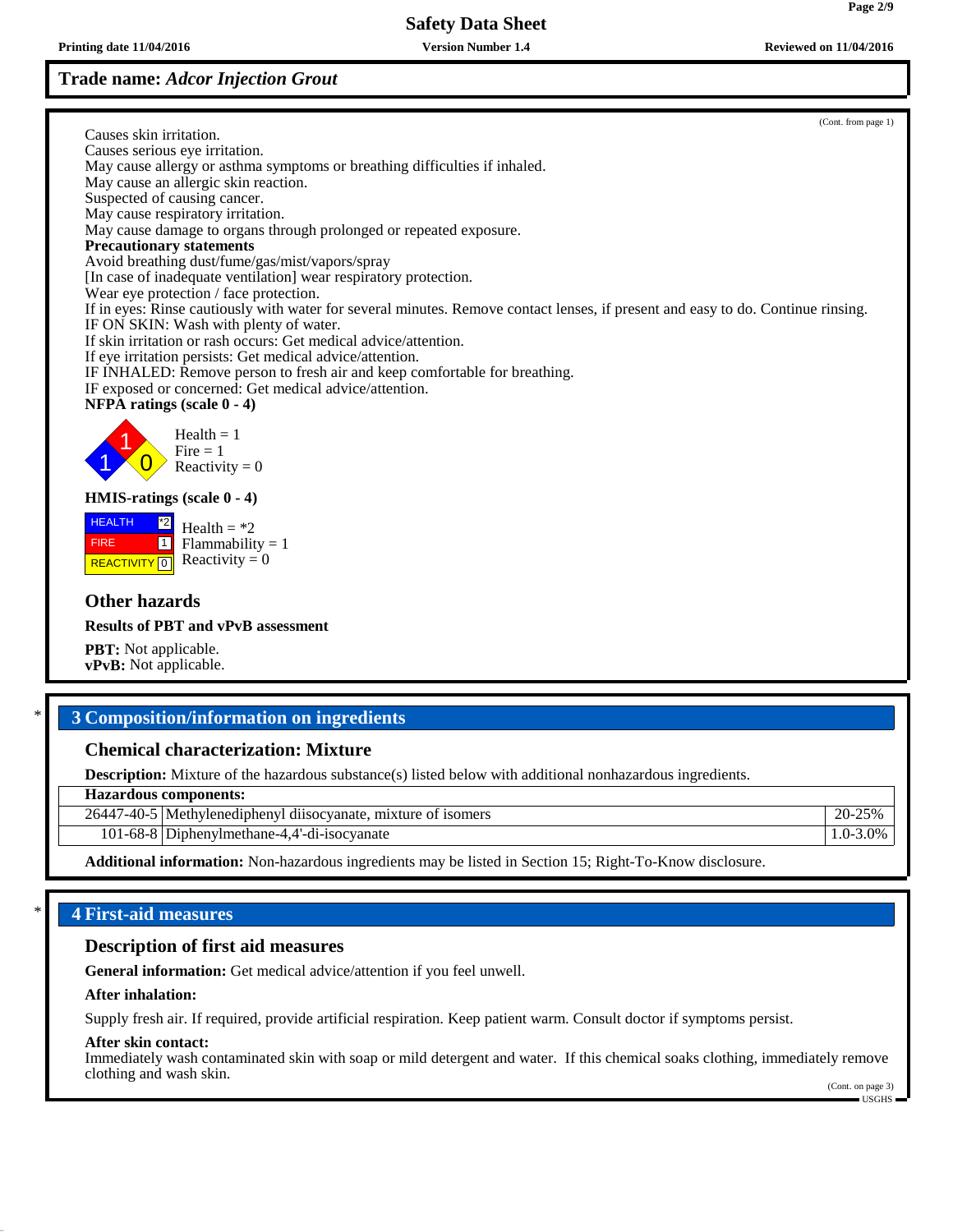## **Trade name:** *Adcor Injection Grout*

(Cont. from page 2)

**Page 3/9**

#### **After eye contact:**

Rinse cautiously with water for several minutes.

Seek immediate medical advice.

## **After swallowing:**

Rinse mouth.

Do NOT induce vomiting.

Do not induce vomiting; immediately call for medical help.

Never give anything by mouth to an unconscious person.

## **Information for doctor:**

**Most important symptoms and effects, both acute and delayed** Allergic reactions

Irritating to eyes.

**Indication of any immediate medical attention and special treatment needed** No further relevant information available.

## **5 Fire-fighting measures**

**Special hazards arising from the substance or mixture** No further relevant information available.

**Additional information** Collect contaminated fire fighting water separately. It must not enter the sewage system.

#### \* **6 Accidental release measures**

#### **Personal precautions, protective equipment and emergency procedures**

Wear protective equipment. Keep unprotected persons away.

#### **Methods and material for containment and cleaning up:**

Contain and/or absorb spill with inert material (i.e. sand, vermiculite) then place in a suitable container.

Dispose contaminated material as waste according to section 13 of the SDS.

#### **Reference to other sections**

See Section 7 for information on safe handling.

See Section 8 for information on personal protection equipment.

See Section 13 for disposal information.

### \* **7 Handling and storage**

#### **Handling:**

#### **Precautions for safe handling**

Open and handle receptacle with care. Avoid contact with eyes, skin and clothing. Do not take internally. Practice good personal hygiene to avoid ingestion. Use only with adequate ventilation. Wash clothing before reuse. FOR PROFESSIONAL USE ONLY. KEEP OUT OF CHILDREN'S REACH.

Avoid contact with skin.

Avoid contact with eyes.

(Cont. on page 4)  $\blacksquare$  USGHS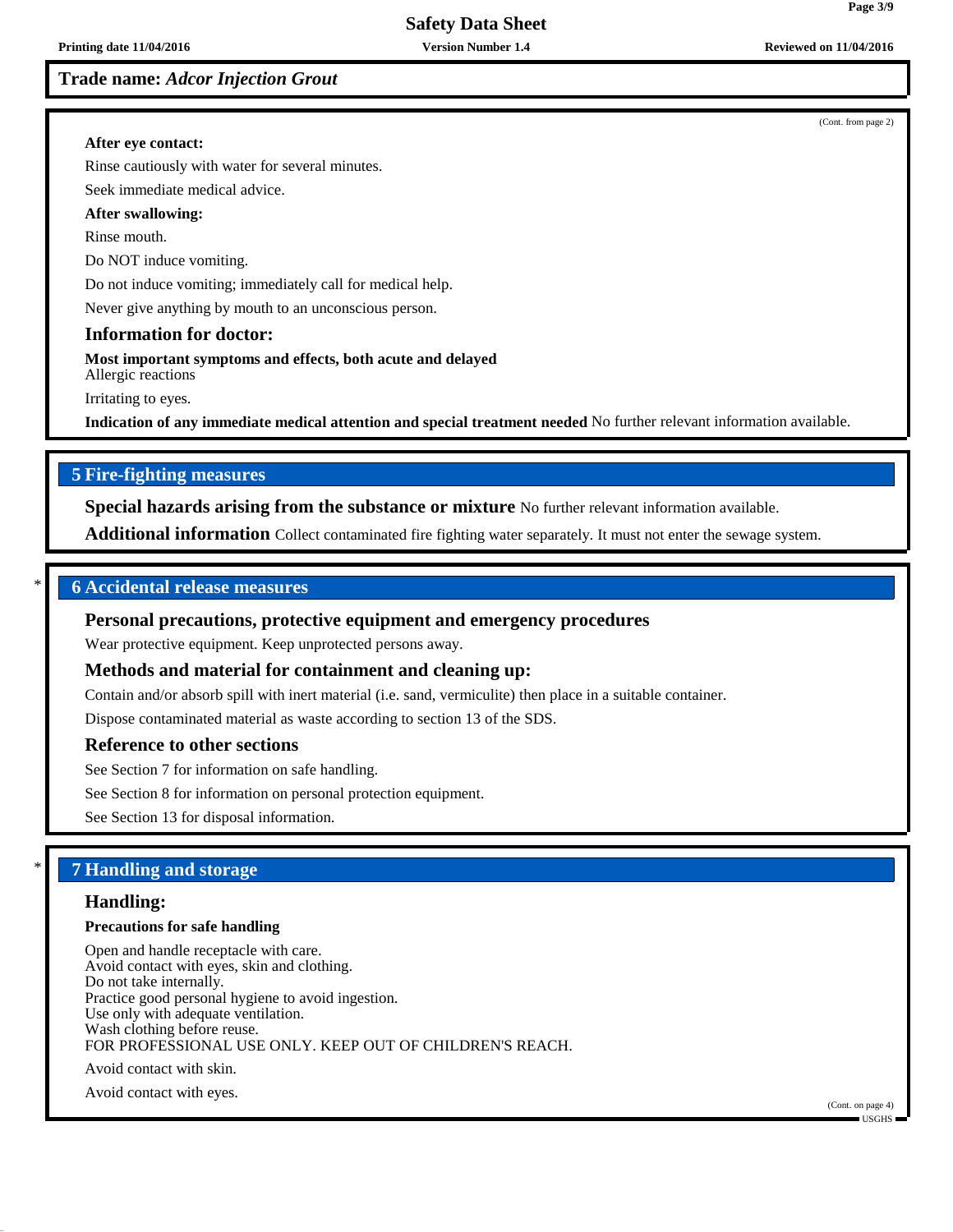**Printing date 11/04/2016 Version Number 1.4 Reviewed on 11/04/2016**

**Trade name:** *Adcor Injection Grout*

**Information about protection against explosions and fires:** No special measures required.

# **Conditions for safe storage, including any incompatibilities**

**Storage:**

**Information about storage in one common storage facility:** No special measures required.

**Further information about storage conditions:** Keep receptacle tightly sealed.

**Specific end use(s)** No further relevant information available.

# \* **8 Exposure controls/personal protection**

**Additional information about design of technical systems:** No further data; see item 7.

### **Control parameters**

| Components with limit values that require monitoring at the workplace: |                                                                          |  |  |
|------------------------------------------------------------------------|--------------------------------------------------------------------------|--|--|
|                                                                        | 101-68-8 Diphenylmethane-4,4'-di-isocyanate                              |  |  |
|                                                                        | PEL (USA) Ceiling limit value: $0.2 \text{ mg/m}^3$ , $0.02 \text{ ppm}$ |  |  |
|                                                                        | REL (USA) Long-term value: $0.05 \text{ mg/m}^3$ , $0.005 \text{ ppm}$   |  |  |
|                                                                        | Ceiling limit value: $0.2*$ mg/m <sup>3</sup> , $0.02*$ ppm              |  |  |
|                                                                        | $*10$ -min                                                               |  |  |
|                                                                        | TLV (USA) Long-term value: $0.051$ mg/m <sup>3</sup> , $0.005$ ppm       |  |  |

**Additional information:** The lists that were valid during the creation were used as basis.

### **Exposure controls**

**Appropriate engineering controls** Local exhaust ventilation is recommended.

**Personal protective equipment:**

### **General protective and hygienic measures:**

The usual precautionary measures for handling chemicals should be followed.

Store protective clothing separately.

#### **Breathing equipment:**

Due to the presence of isocyanate, supplied air respirators must be worn whenever the product is applied in poorly ventilated areas unless local exhaust will maintain exposures below acceptable limits. A chemical cartridge respirator with organic vapour cartridge is required when local exhaust is unavailable or inadequate to control exposures below required limits. When suppliedair respirators are not available or use is not practical, an air-purifying respirator may be an acceptable alternative if the recommendations below are followed:

Use of fans to improve air circulation and general ventilation or exhaust ventilation to remove MDI vapours when working in confined spaces.

The use of an air-purifying respirator fitted with organic vapour cartridge and a well managed cartridge change schedule. Due to the low exposure limits and poor odour warning properties, cartridges should be replaced on a daily basis at a minimum. To complement the above, a viable isocyanate measurement system should be used to monitor workplace levels.

Isocyanates (contained in Part B and in mixed components) are known as respiratory sensitisers.



Atmospheric levels should be maintained below the exposure guideline. When atmospheric levels may exceed the exposure guideline, use an approved full-face, air-purifying respirator equipped with an organic vapour sorbent and a particle filter. Use the following CE approved air-purifying respirator: Organic vapour cartridge with a particulate prefilter, type AP2.

For spray applications use a positive-pressure air-supplying respirator (air line or self-contained breathing apparatus). For emergency response or for situations where the atmospheric level is unknown, use an approved positive-pressure self-contained breathing apparatus or positive-pressure air line with auxiliary self-contained air supply.

**Protection of hands:** Rubber or other impervious gloves should be worn to prevent skin contact.

(Cont. on page 5) USGHS

(Cont. from page 3)

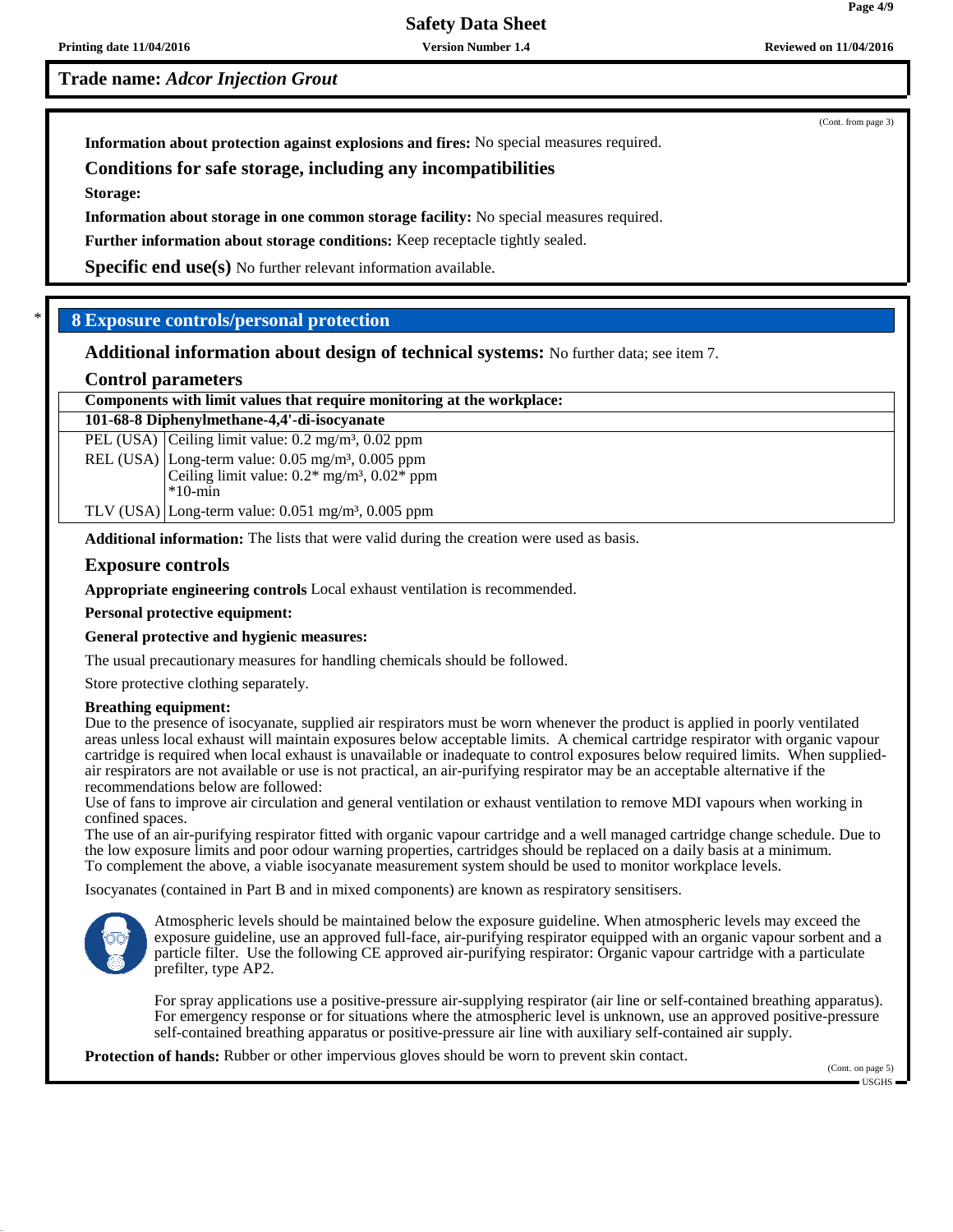**Printing date 11/04/2016 Version Number 1.4 Reviewed on 11/04/2016**

**Trade name:** *Adcor Injection Grout*



| 9 Physical and chemical properties                                                                                              |                                                                                                  |  |  |
|---------------------------------------------------------------------------------------------------------------------------------|--------------------------------------------------------------------------------------------------|--|--|
| Information on basic physical and chemical properties                                                                           |                                                                                                  |  |  |
| <b>General Information</b><br>Appearance:<br>Form:<br>Color:<br>Odor:<br><b>Odor threshold:</b>                                 | Liquid<br>According to product specification<br>Characteristic<br>Not determined.                |  |  |
| $pH-value$ (~):                                                                                                                 | Not determined.                                                                                  |  |  |
| <b>Change in condition</b><br><b>Melting point/Melting range:</b><br><b>Boiling point/Boiling range:</b><br><b>Flash point:</b> | Undetermined.<br>>100 °C (>212 °F)<br>>100 °C (>212 °F)                                          |  |  |
| <b>Flammability (solid, gaseous):</b>                                                                                           | Not applicable.                                                                                  |  |  |
| <b>Decomposition temperature:</b><br>Auto igniting:<br>Danger of explosion:                                                     | Not determined.<br>Product is not selfigniting.<br>Product does not present an explosion hazard. |  |  |
| <b>Explosion limits:</b><br>Lower:<br><b>Upper:</b><br><b>VOC Content (max):</b>                                                | Not determined.<br>Not determined.<br>Not determined.                                            |  |  |
| Vapor pressure:<br>Density: $(\sim)$<br><b>Relative density</b><br>Vapor density<br><b>Evaporation</b> rate                     | Not determined.<br>Not determined.<br>Not determined.<br>Not determined.<br>Not determined.      |  |  |
| Solubility in / Miscibility with<br>Water:                                                                                      | Not miscible or difficult to mix.                                                                |  |  |
|                                                                                                                                 | (Cont. on page 6)                                                                                |  |  |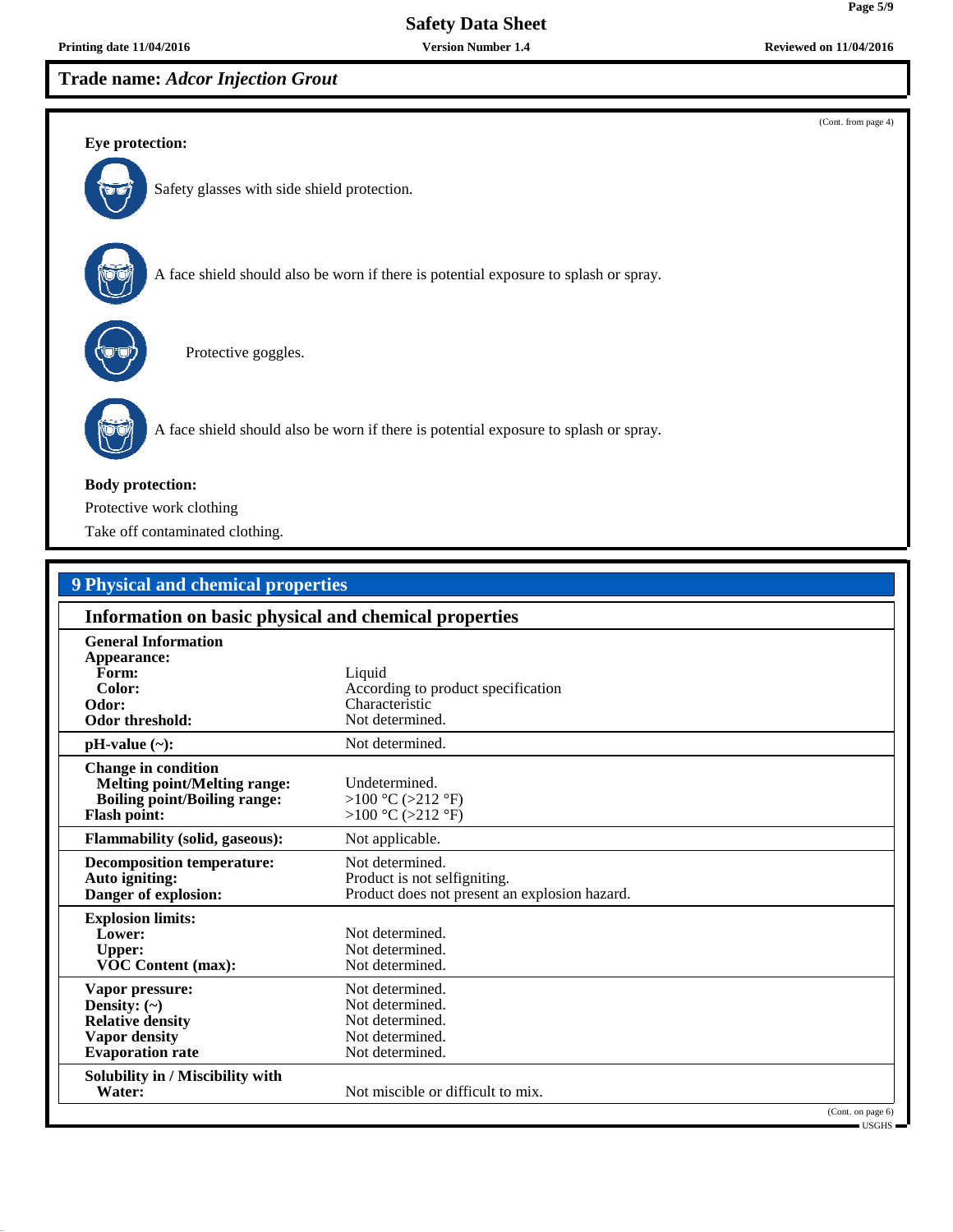**Page 6/9**

# **Trade name:** *Adcor Injection Grout*

|                                                                 | (Cont. from page 5)                                   |  |
|-----------------------------------------------------------------|-------------------------------------------------------|--|
| <b>Partition coefficient (n-octanol/water):</b> Not determined. |                                                       |  |
| <b>Viscosity:</b><br>Dynamic:<br>Kinematic:<br>Molecular weight | Not determined.<br>Not determined.<br>Not applicable. |  |
| <b>Other information</b>                                        | No further relevant information available.            |  |

## **10 Stability and reactivity**

**Reactivity** Stable under normal conditions.

**Chemical stability**

**Thermal decomposition:** No decomposition if used according to specifications.

**Possibility of hazardous reactions** No further relevant information available.

**Conditions to avoid** No further relevant information available.

**Incompatible materials:** No further relevant information available.

**Hazardous decomposition products:** Carbon monoxide and carbon dioxide

## \* **11 Toxicological information**

**Delayed and immediate effects and chronic effects from short or long term exposure** May cause damage to organs through prolonged or repeated exposure.

### **Information on toxicological effects**

**Acute toxicity:**

| LD/LC50 values relevant for classification: |      |                                       |
|---------------------------------------------|------|---------------------------------------|
| 101-68-8 Diphenylmethane-4,4'-di-isocyanate |      |                                       |
| Oral                                        | LD50 | $> 10000$ mg/kg (rat)                 |
| Dermal                                      |      | $ L D50  > 9400$ mg/kg (rabbit)       |
|                                             |      | Inhalation LC50, 4h $0.49$ mg/l (rat) |
|                                             |      |                                       |

## **Primary irritant effect:**

**on the skin:** Causes skin irritation.

**on the eye:** Causes serious eye irritation.

#### **inhalation:**

Harmful if inhaled. Causes damage to organs.

**Ingestion:** May cause damage to organs through prolonged or repeated exposure.

#### **Sensitization:**

May cause allergy or asthma symptoms or breathing difficulties if inhaled. May cause an allergic skin reaction.

**Additional toxicological information:** Suspected of causing cancer.

**Carcinogenic categories**

**IARC (International Agency for Research on Cancer) Human Carcinogenicity: Group 1- Positive, Group 2A- Probable, Group 2B- Possible, Group 3- Not Classifiable**

101-68-8 Diphenylmethane-4,4'-di-isocyanate 3

(Cont. on page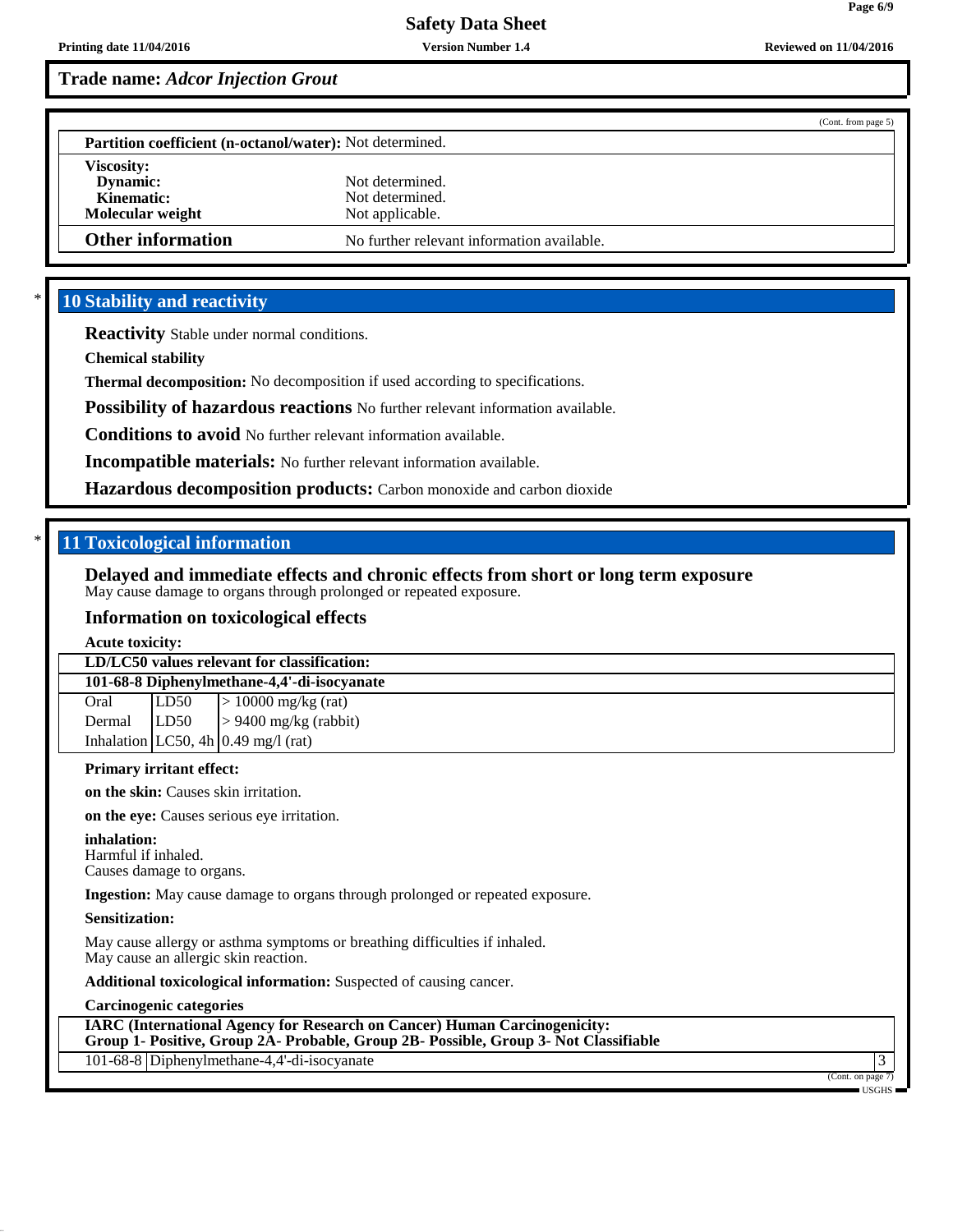**Printing date 11/04/2016 Version Number 1.4 Reviewed on 11/04/2016**

**Trade name:** *Adcor Injection Grout*

**NTP (National Toxicology Program)**

**K–Known to be carcinogenic, R–May reasonably be anticipated to be carcinogenic**

None of the ingredients is listed.

**OSHA-Ca (Occupational Safety & Health Administration)**

None of the ingredients is listed.

# **12 Ecological information**

## **Toxicity**

**Aquatic toxicity:** No further relevant information available.

**Persistence and degradability** No further relevant information available.

## **Behavior in environmental systems:**

**Bioaccumulative potential** No further relevant information available.

**Mobility in soil** No further relevant information available.

### **Additional ecological information:**

**General notes:** Not known to be hazardous to water.

**Results of PBT and vPvB assessment**

**PBT:** Not applicable. **vPvB:** Not applicable.

**Other adverse effects** No further relevant information available.

## **13 Disposal considerations**

**Waste treatment methods** Comply with Federal, State and local regulations.

**Recommendation:**



Must not be disposed of together with household garbage. Do not allow product to reach sewage system.

## **Uncleaned packagings:**

**Recommendation:** Disposal must be made according to official regulations.

| <b>UN-Number</b>                  |                 |  |
|-----------------------------------|-----------------|--|
| DOT, IMDG, IATA                   | Not applicable. |  |
| UN proper shipping name           |                 |  |
| DOT, IMDG, IATA                   | Not applicable. |  |
| <b>Transport hazard class(es)</b> |                 |  |
| DOT, IMDG, IATA                   |                 |  |
| <b>Class</b>                      | Not applicable. |  |
| Packing group                     |                 |  |
| DOT, IMDG, IATA                   | Not applicable. |  |

(Cont. from page 6)

USGHS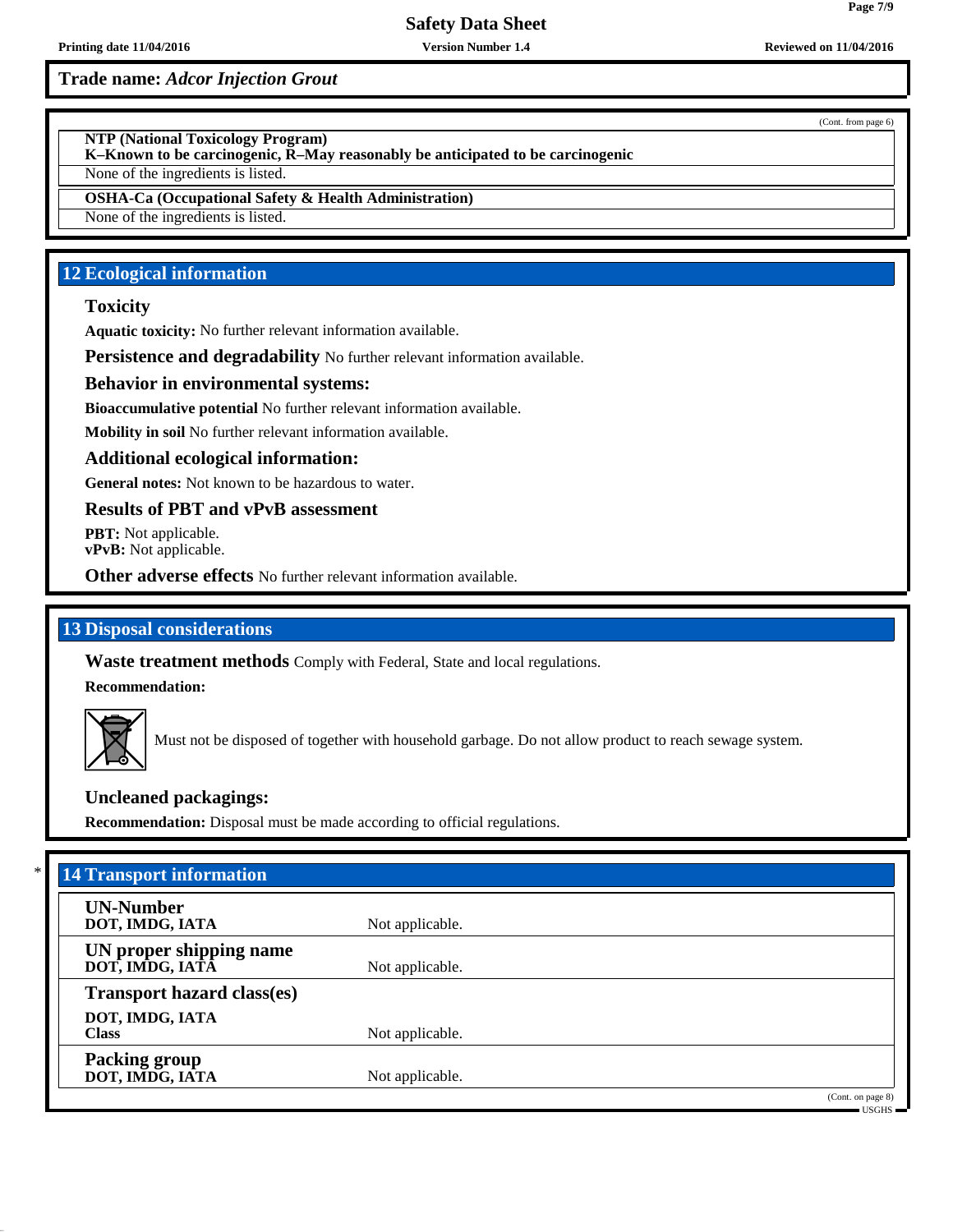**Page 8/9**

**Trade name:** *Adcor Injection Grout*

|                                                                                                          |                 | (Cont. from page 7) |
|----------------------------------------------------------------------------------------------------------|-----------------|---------------------|
| <b>Environmental hazards:</b><br>Marine pollutant:                                                       | No.             |                     |
| <b>Special precautions for user</b>                                                                      | Not applicable. |                     |
| Transport/Additional information: Not classified as a dangerous good for transport by road, rail or air. |                 |                     |
| <b>DOT</b><br><b>Remarks:</b>                                                                            | Not Regulated.  |                     |
| <b>UN</b> "Model Regulation":                                                                            | Not applicable. |                     |

# **15 Regulatory information**

| <b>SARA (Superfund Amendments and Reauthorization Act)</b>                                                                                                            |                   |
|-----------------------------------------------------------------------------------------------------------------------------------------------------------------------|-------------------|
| Section 302/304 (extremely hazardous substances):                                                                                                                     |                   |
| None of the ingredients is listed.                                                                                                                                    |                   |
| Section 313 Reportable Ingredients (Chemicals present below reporting threshold are exempt):                                                                          |                   |
| 101-68-8 Diphenylmethane-4,4'-di-isocyanate                                                                                                                           | 1.8%              |
| <b>SARA Section 312/Tier I &amp; II Hazard Categories:</b>                                                                                                            |                   |
| Health Hazard - Carcinogenicity<br>Health Hazard - Acute toxicity (any route of exposure)                                                                             |                   |
| Health Hazard - Skin Corrosion or Irritation                                                                                                                          |                   |
| Health Hazard - Respiratory or Skin Sensitization                                                                                                                     |                   |
| Health Hazard - Serious eye damage or eye irritation                                                                                                                  |                   |
| Health Hazard - Specific target organ toxicity (single or repeated exposure)                                                                                          |                   |
| <b>North America Chemical Inventory Status</b>                                                                                                                        |                   |
| <b>TSCA (Toxic Substances Control Act - United States):</b>                                                                                                           |                   |
| All ingredients are listed or exempt from listing unless otherwise noted below.                                                                                       |                   |
| <b>CEPA</b> (Canadian DSL):                                                                                                                                           |                   |
| All ingredients are listed or exempt from listing unless otherwise noted below.                                                                                       |                   |
| <b>Right to Know Ingredient Disclosure:</b>                                                                                                                           |                   |
| 105-76-0 dibutyl maleate                                                                                                                                              |                   |
| <b>Modified MDI</b>                                                                                                                                                   |                   |
| <b>California Proposition 65</b>                                                                                                                                      |                   |
| <b>Chemicals known to cause cancer:</b>                                                                                                                               |                   |
| None of the ingredients is listed.                                                                                                                                    |                   |
| Chemicals known to cause reproductive toxicity for females:                                                                                                           |                   |
| None of the ingredients is listed.                                                                                                                                    |                   |
| Chemicals known to cause reproductive toxicity for males:                                                                                                             |                   |
| None of the ingredients is listed.                                                                                                                                    |                   |
| Chemicals known to cause developmental toxicity:                                                                                                                      |                   |
| None of the ingredients is listed.                                                                                                                                    |                   |
| <b>Carcinogenicity Categories</b>                                                                                                                                     |                   |
| <b>EPA (Environmental Protection Agency)</b>                                                                                                                          |                   |
| 101-68-8 Diphenylmethane-4,4'-di-isocyanate                                                                                                                           | D, CBD            |
| TLV-ACGIH (THE American Conference of Governmental Industrial Hygienists)<br>Human Carcinogen - A1 Confirmed, A2 Suspected, A3 Unknown Relevance, A4 Not Classifiable |                   |
| None of the ingredients is listed.                                                                                                                                    |                   |
| <b>NIOSH-Cancer (National Institute for Occupational Safety and Health)</b>                                                                                           |                   |
| None of the ingredients is listed.                                                                                                                                    |                   |
|                                                                                                                                                                       | (Cont. on page 9) |